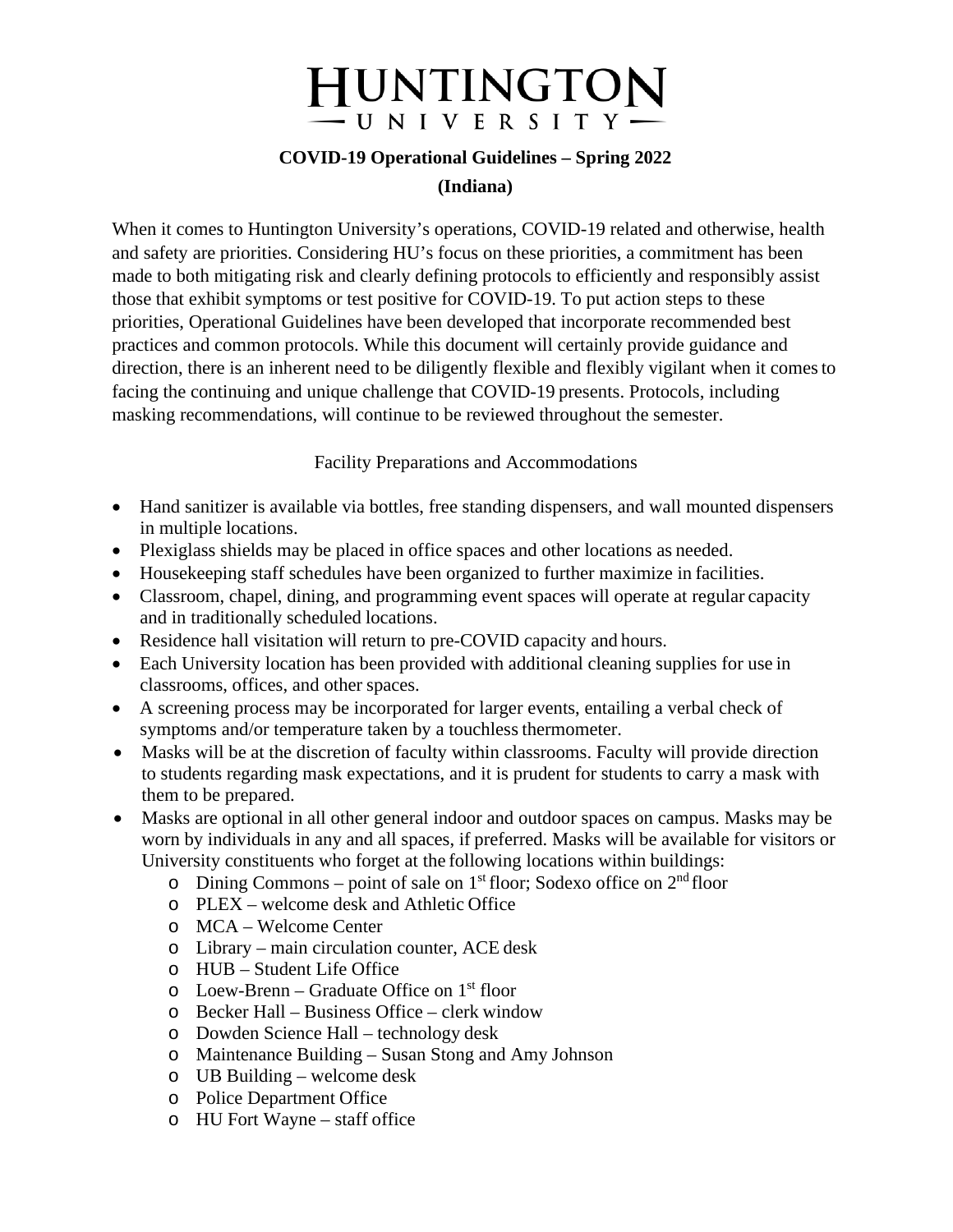## Dining Services

- Hand sanitizer dispensers are located at the point of sale and throughout the building.
- A higher frequency of cleaning will occur for tables, chairs, and other high touch surfaces, reflecting efforts of high visibility and overt safety.
- Takeout containers will continue to be available.
- Plexiglass shields and sneeze guards will be in place to protect food products.

### Guidelines and Protocols for Students, Faculty, and Staff

- Masks will be at the discretion of faculty within classrooms. Faculty will provide direction to students regarding mask expectations, and it is prudent for students to carry a mask with them to be prepared. Masks are optional in all other general indoor and outdoor spaces on campus. Masks may be worn by individuals in any and all spaces, if preferred.
- Vaccines are encouraged for all members of the Forester Family. Vaccines are especially encouraged for students that are part of special programming and groups (e.g. athletics, theater, leadership organizations).
- The self-monitoring checklist should be completed daily. Do not report to class or work when not feeling well, consult your healthcare provider and notify appropriate personnel regarding symptoms.
- Larger-scale events (50 or larger) must have protocols reviewed by a member of the senior leadership team at least two weeks in advance. The Chief Operating Officer will ultimately discuss and approve any specific protocols for larger-scale events. Some additional protocols may be recommended, based on space size and nature of the activity for the event.
- Students and employees who have been fully vaccinated will be exempt from quarantines induced from close contacts with a positive individual (as long as they are not exhibiting symptoms).
- Students who are not vaccinated should limit travel away from campus, especially in nonessential situations. Students who are not vaccinated and attend large events away from campus or spend more than a few hours away (e.g. students who go home for the weekend) may be asked to be tested for COVID-19 upon their return.
- The COVID-19 rapid testing clinic will continue to be available on campus. Students and employees are encouraged to utilize this free resource if not feeling well or if testing is requested by a University official.
- Service learning opportunities and travel to domestic locations will be permitted.
- International travel and study abroad opportunities will be considered for approval on a caseby-case basis. Notification for anticipated travel should be made to the appropriate senior leader well in advance of the trip.
- Keep an accurate and updated calendar of meetings and activities, especially when on campus. This will help track locations if there is risk of exposure.
- Notify maintenance immediately (maintenance request link on portal, email, or call) if items such as soap dispensers, paper towel dispensers, or hand sanitizer bottles are empty.
- Do not use equipment or items that are located within others' spaces.
- Wash hands frequently.
- Use hand sanitizer when handling items or when hand washing is not an option.